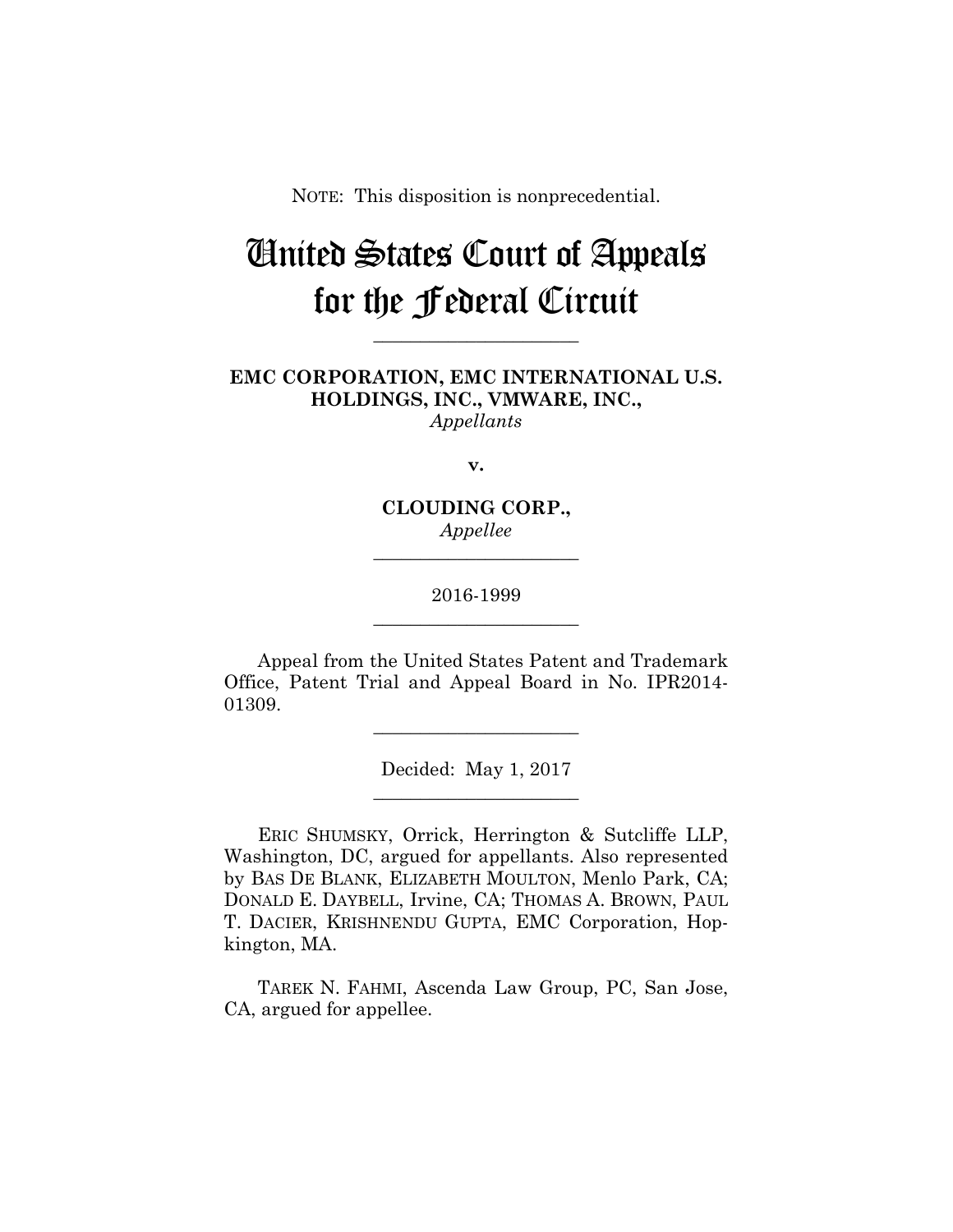## Before PROST, *Chief Judge,* NEWMAN and DYK, *Circuit Judges.*

**\_\_\_\_\_\_\_\_\_\_\_\_\_\_\_\_\_\_\_\_\_\_** 

## PROST, *Chief Judge*.

Appellants EMC Corporation, EMC International U.S. Holdings, Inc., and VMware, Inc. (collectively, "EMC") appeal from a final written decision of the U.S. Patent and Trademark Office's Patent Trial and Appeal Board ("Board"), holding that Petitioner EMC had not shown that claims 6, 8, and 14 of U.S. Patent No. 5,944,839 ("'839 patent") are invalid. Because the Board made two errors that caused it to not address the principal issue before it, we vacate and remand.

I

Clouding Corp. ("Clouding") is the assignee of the '839 patent, which generally relates to "a computer utility that uses a set of sensors in combination with [a] case base to diagnose and solve computer system problems." '839 patent col. 1 ll. 57–59. The '839 patent discloses sensors that gather information about various aspects of the computer system and store this information in a knowledge database where an artificial intelligence ("AI") engine can access it. *Id.* at col. 3 ll. 35–38. The knowledge database also contains cases, questions, and actions. *Id.* at col. 3 ll. 46–62. The cases describe potential computer problems and solutions. *Id.* at col. 3 ll. 47– 48. The questions are used to evaluate cases in order to diagnose problems, while the actions describe steps that can be taken to solve the diagnosed problems. *Id.* at col. 3 ll. 48–50, 58–63.

If the sensors gather information that indicates a problem with the computer system, then the AI engine is activated. *Id.* at col. 4 ll. 43–45. The AI engine runs the problem through the knowledge database, which involves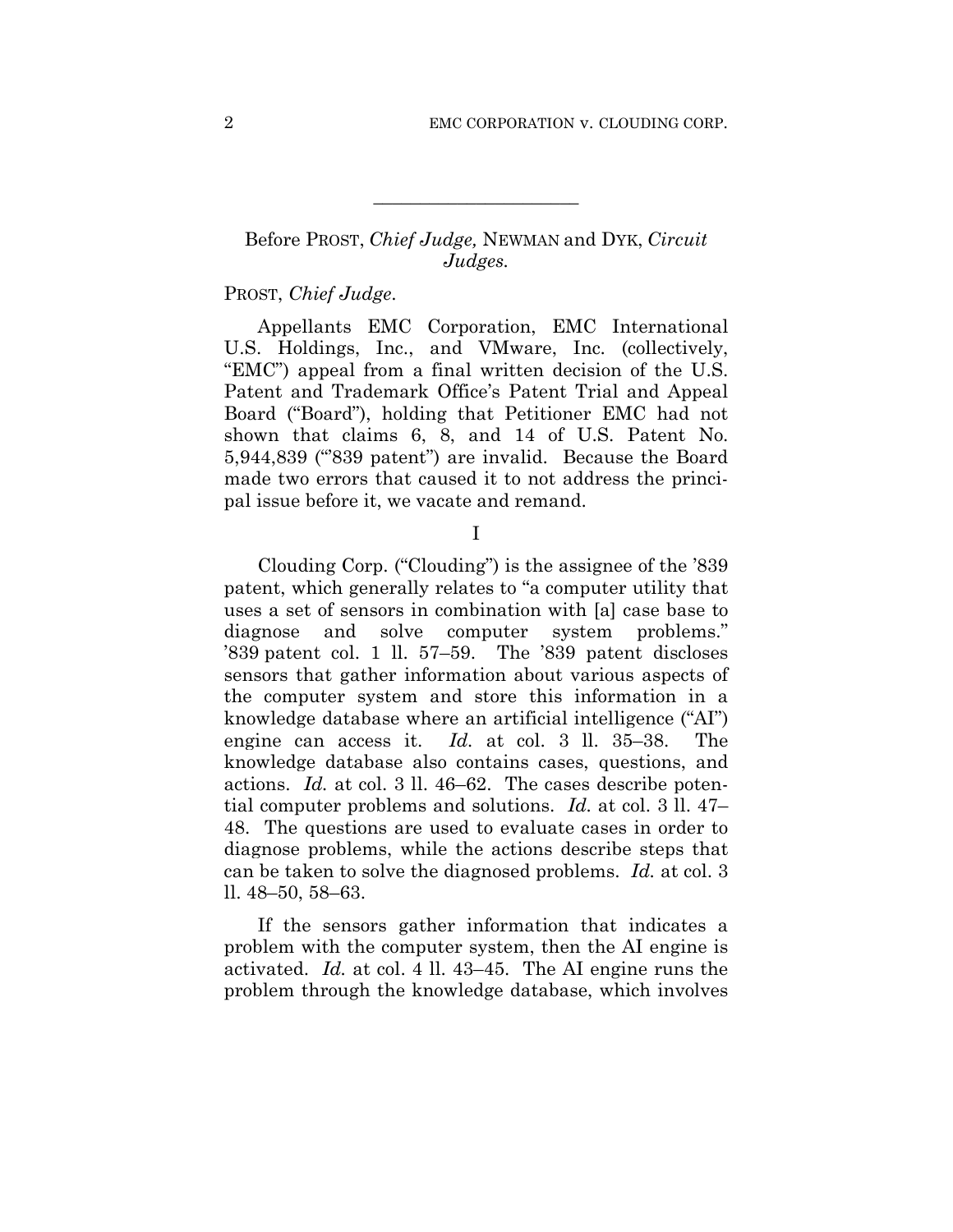evaluating a series of cases and questions. *Id.* at col. 4 ll. 46–48. If more data are necessary to evaluate a case or question, the AI engine directs the appropriate sensor to gather the required data. *Id.* at col. 4 ll. 61–63. In some instances, after all possible data has been gathered, the AI engine will still not have a solution to the computer problem. *Id.* at col. 4 l. 66–col. 5 l. 3. If the AI engine fails to find a solution in the knowledge database, the system saves the state of the computer system and knowledge database to a location where a human computer expert can examine them. *Id.* at col. 5 ll. 3–6.

Claim 6 of the '839 patent, the sole independent claim at issue, recites:

A method of optimizing a computer system, the method comprising the steps of:

[1] detecting a problem in the computer system;

[2] activating an AI engine in response to the problem detection;

[3] utilizing, by the AI engine, selected ones of a plurality of sensors to gather information about the computer system;

[4] determining, by the AI engine, a likely solution to the problem from the gathered information; and

[5] *when a likely solution cannot be determined, saving a state of the computer system.*

*Id.* at col. 5 l. 58–col. 6 l. 4 (emphasis added).

EMC petitioned for inter partes review of claims 1, 2, 6, 8, 14, 15, and 17 of the '839 patent on three grounds. Relevant here, EMC petitioned the Board to review whether U.S. Patent No. 5,664,093 ("Barnett") in view of U.S. Patent No. 5,581,664 ("Allen") render claims 6, 8 and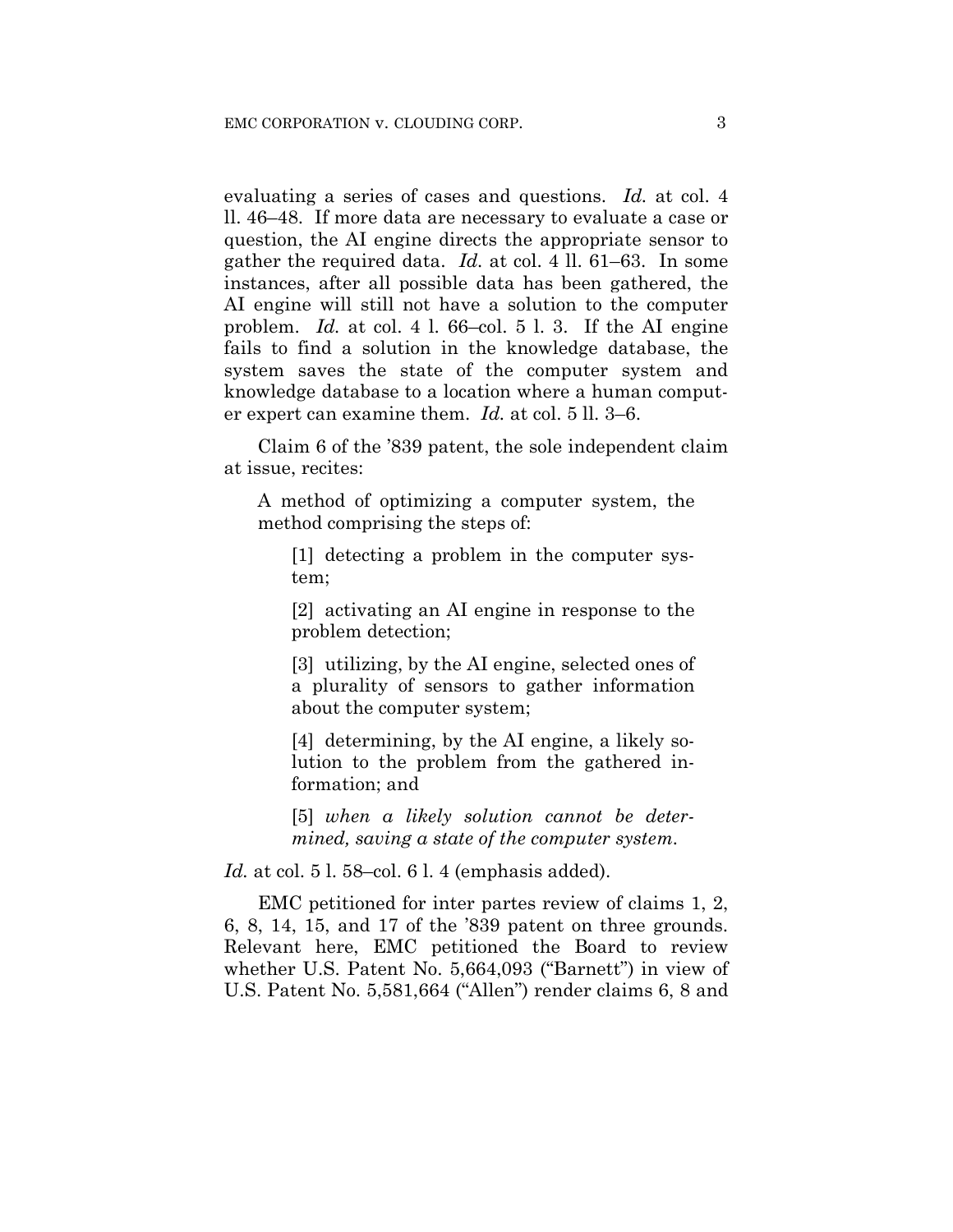14 obvious under 35 U.S.C. § 103. Claims 8 and 14 depend from independent claim 6.

With respect to step 5 of claim 6, which is the only claim limitation at issue, EMC argued in its Petition to the Board that "[t]he combination of Barnett and Allen '664 teaches this [limitation]." J.A. 115. Specifically, EMC relied on Barnett for teaching the claimed "AI engine," *id.* (quoting Barnett col. 2 ll. 4–9), and relied on Allen as teaching the entire "when a likely solution cannot be determined, saving a state of the computer system" limitation, J.A. 115–16 (quoting Allen col. 8 ll. 21–36). Citing to its expert declarant, EMC argued that "[o]ne skilled in the art would have understood Barnett's diagnostic system, as modified by Allen '664, would invoke a rule to save a state of the computer system when a likely solution to the identified faults cannot be determined, per the teachings of Allen '664." J.A. 116 n.16.

The Board determined that EMC had demonstrated that there was a reasonable likelihood that it would prevail in demonstrating that claims 6, 8, and 14 ("the instituted claims") are unpatentable under 35 U.S.C. § 103 for obviousness over the combination of Barnett and Allen and instituted the subject inter partes review on that ground. *EMC Corp. v. Clouding Corp.*, No. IPR2014- 01309, 2015 WL 496349, at \*8 (P.T.A.B. Feb. 4, 2015). The Board did not institute on EMC's other asserted grounds of unpatentability. *Id.* at \*16.

During the IPR Oral Hearing, the Board sought clarification on how EMC was using the prior art references for its obviousness arguments. In particular, the Board explained that "the confusion here is that by the way it was presented that it looks like you're taking alternative positions on each of these limitations, that Barnett has them, Allen has them, and somehow, a combination occurs here." J.A. 334–35 (16:25–17:5). EMC clarified that it was generally relying on Barnett as the primary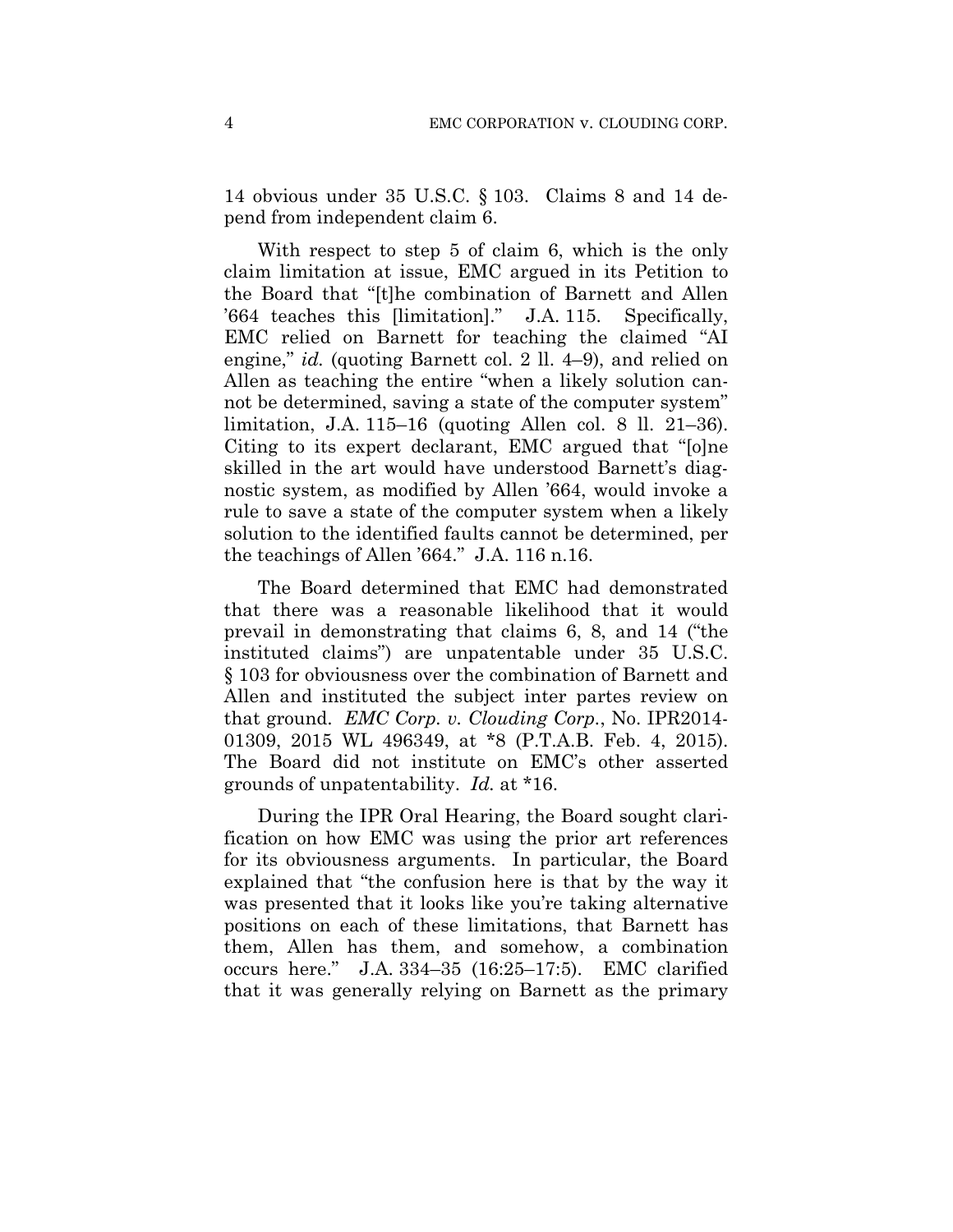reference and on Allen as adding support to that reference. J.A. 335 (17:17–19). Throughout the proceedings, EMC made clear that, particularly for the disputed limitation, it was relying on the combination of Allen and Barnett. *See, e.g.*, J.A. 335 (16:10–15), 341 (23:22–24), 344 (26:1–19), 345 (27:3–24), 350–51 (32:8–33:1), 351–53 (33:18–35:19), 355 (37:12–20).

EMC also made two narrow concessions during the proceedings with respect to the disclosure of the prior art references. First, EMC conceded that although "[Allen']s solution, using an AI engine in conjunction with a rulesbased engine, is broadly applicable to multiple types of problems," J.A. 331 (13:20–23), "Allen itself does not describe using the AI engine [for] a problem *in the computer system itself*," *id.* (13:15–17) (emphasis added); *see also* J.A. 339 (21:15–19), 344 (26:9–19), 345 (27:16–24). Second, EMC reiterated a previous statement from its Petition and Reply to the Board that "Barnett . . . is silent as to what the computer would do if it can't identify a likely solution, if it doesn't identify a likely solution." J.A. 336 (18:6–9); s*ee also* J.A. 337 (19:9–19), 340 (22:6–8), 341 (23:8–12). Additionally, both parties confirmed that the disputed issue before the Board was whether the combination of Barnett and Allen teaches "saving a state of the computer system." *See* J.A. 350–51 (32:11–33:1) (EMC); Oral Hearing Tr. 63:18–64:4, *EMC Corp. v. Clouding Corp.*, No. IPR2014-01309 (Oct. 20, 2015), Paper No. 32 (Tr.) (Clouding); J.A. 368–71 (50:17–53:15) (Clouding).

The Board ultimately issued its Final Written Decision concluding that Petitioner EMC had not shown by a preponderance of the evidence that any of the instituted claims are unpatentable. *EMC Corp. v. Clouding Corp.*, IPR2014-01309, 2016 WL 380499, at \*7 (Jan. 29, 2016) (Final Written Decision).

The Board correctly identified that step 5 was the sole claim limitation at issue. In its analysis, the Board only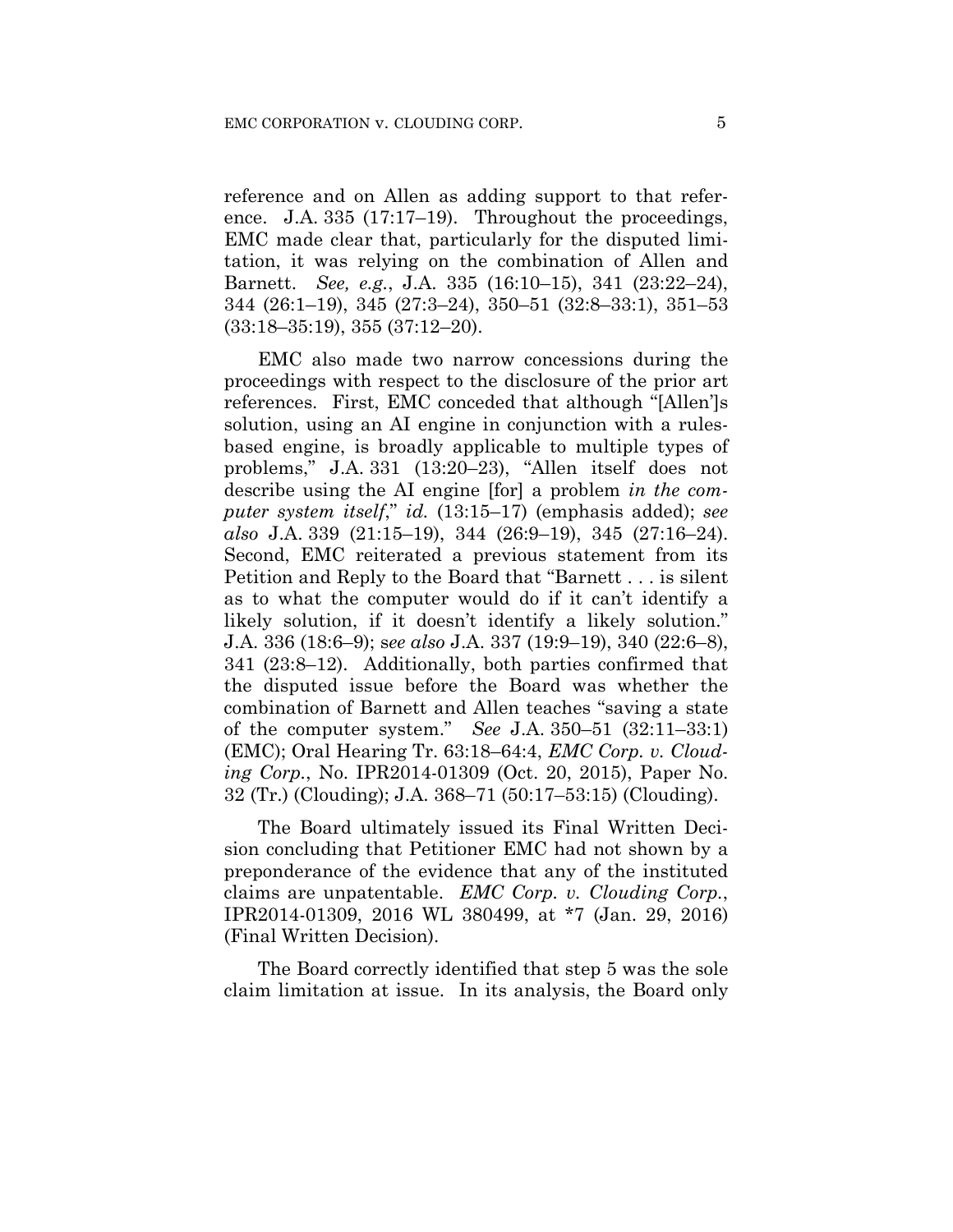addressed the first half of this step. Read in the context of the whole claim, the Board understood the first half of step 5 to have two parts: (1) the condition in which "a likely solution cannot be determined," and (2) that the "likely solution" is "to a problem in the computer system." *See* Final Written Decision at \*7. The Board first determined that EMC had not argued that Allen teaches or suggests the first half of step 5. *Id.* at \*7. To the extent that EMC had relied on Allen for this half of step 5, the Board determined "that reliance was withdrawn at oral argument." *Id.* at \*8.

Next, having removed Allen from its consideration, the Board turned to Barnett. The Board examined whether EMC had proven by a preponderance of the evidence that Barnett teaches or suggests the same half of step 5. *Id.* at \*9–14. The Board concluded that EMC had not. *Id.* at \*14. Having determined that EMC had not relied on Allen to teach the first half of step 5, and that it had also failed to prove by a preponderance of the evidence that Barnett taught the same limitation, the Board concluded that EMC had not shown by a preponderance of the evidence that any of the instituted claims are unpatentable. *Id.* at \*15. The Board made no findings as to whether Allen, Barnett, or the combination of the two, teaches or suggests the second half of step 5: "saving a state of the computer system."

EMC timely appealed the Board's decision to this court. We have jurisdiction pursuant to 28 U.S.C.  $§ 1295(a)(4)(A).$ 

#### II

The Board made two errors in its analysis. First, the Board incorrectly determined that EMC had not argued that Allen teaches or suggests the condition "when a likely solution [to a problem in the computer system] cannot be determined." Final Written Decision at \*7. Second, the Board incorrectly found that, to the extent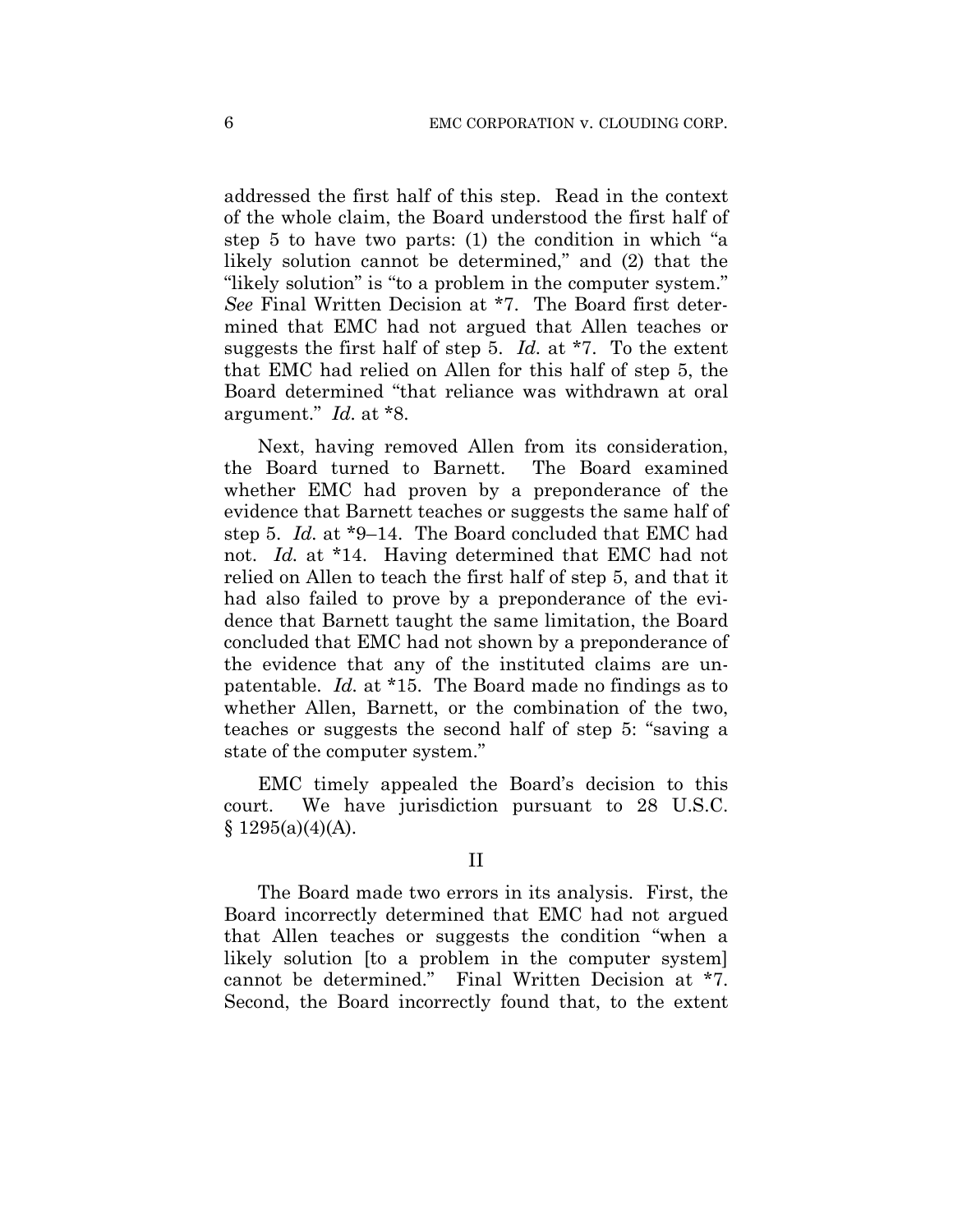EMC did rely on Allen for teaching this limitation, that reliance was withdrawn at oral argument. *Id.* at \*8.

A

With respect to the first error, because EMC explicitly argued in its Petition that Allen, in combination with Barnett, teaches or suggests "when a likely solution [to a problem in the computer system] cannot be determined," we disagree with the Board that EMC did not provide any argument that Allen teaches or suggests this limitation.

EMC addressed the first part of this limitation—the condition in which "a likely solution cannot be determined"—in the claim chart in its Petition. J.A. 115–16 (citing Allen col. 8 ll. 21–36). Specifically, EMC cited to Allen for the following: "[i]n the case-matching step 202 or in the best-case step 203, the inference engine 111 may determine that there is no case 105 which is a good match for the case template 312." J.A. 115 (citing Allen col. 8 ll. 21–24). Additionally, in discussing the prior art, EMC stated that Allen discloses "a computerized case-based reasoning system and inference engine that can be integrated into a rule-based system so new cases (including states of the computer system) are saved whenever faults are detected, *but a likely solution is not readily apparent*." Pet. for Inter Partes Review at 8, *EMC Corp. v. Clouding Corp.*, No. IPR2014-01309 (Aug. 16, 2014), Paper No. 1 (emphasis added); *see also id.* at 10.

With respect to the second part of the limitation whether the "likely solution" is "to a problem in the computer system"—EMC relied on the combined teachings of Allen and Barnett and argued in its Petition that "[o]ne skilled in the art would have understood Barnett's diagnostic system, as modified by Allen '664, would invoke a rule to save a state of the computer system *when a likely solution to the identified faults cannot be determined, per the teachings of Allen '664*." J.A. 116 n.16 (emphasis added).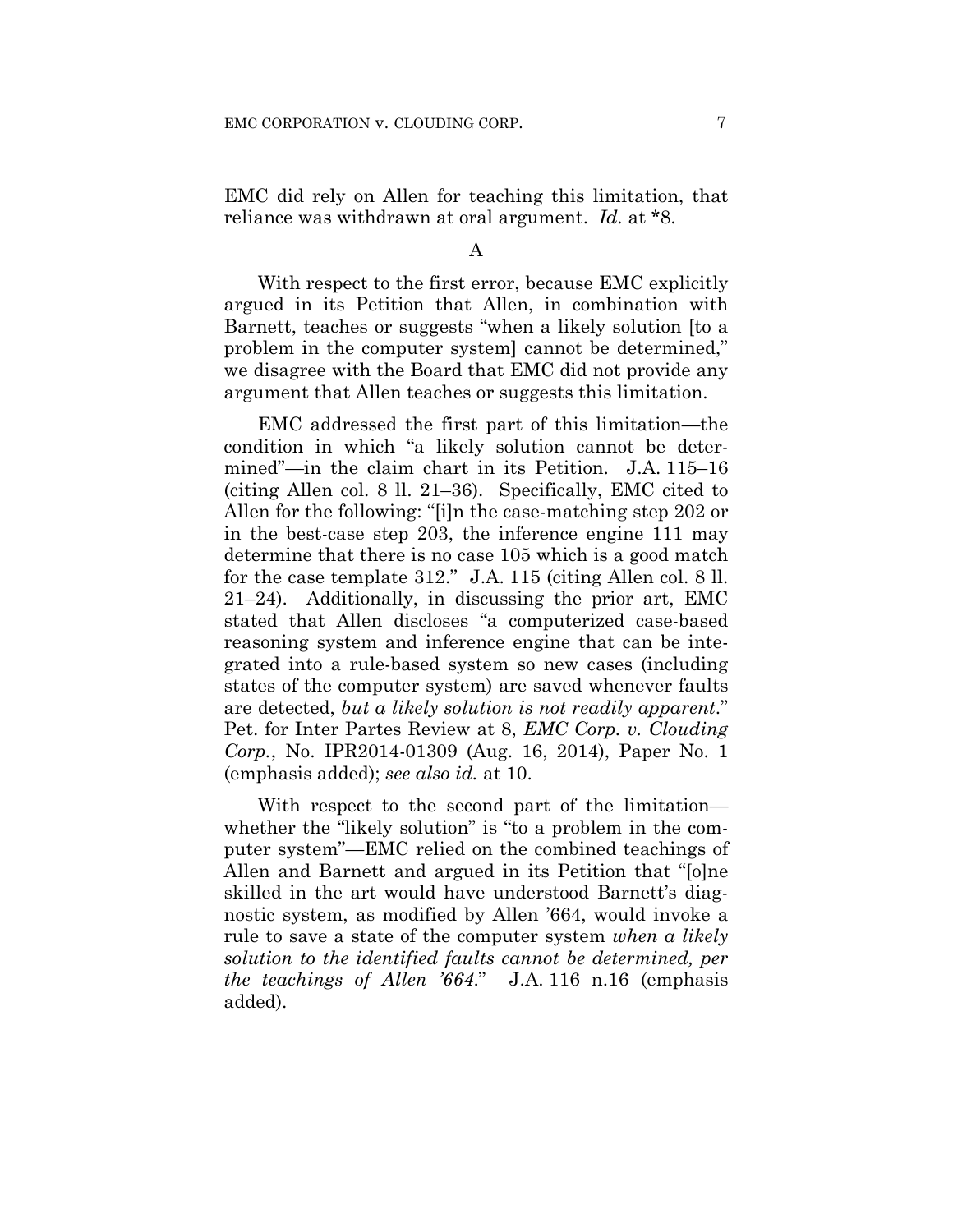Indeed, Clouding conceded—citing to the same portion of the Allen specification that EMC cited to in its Petition—that Allen discloses the condition in which "a likely solution cannot be determined." *See* J.A. 243–44 ("Allen '664 teaches that when a likely solution to a detected problem is not apparent, a new case is created using an existing case template and, optionally, user-prescribed actions." (citing Allen col. 8 ll. 22–30)), 158 ("Allen '664 describes a case-based reasoning system in which an inference engine may create a new case when no good match for a situation exists in a case base." (citing Allen col. 4 ll. 17–23)); s*ee also* J.A. 368 (50:19–23) ("So I think Allen does explain what to do when it doesn't find a ["]best case["]. And so that correlate[s] with the idea that there is no perhaps-likely solution available."). Clouding also conceded that, "in the event a likely solution to a problem cannot be found (such as described by Allen '664)," "the combination of Barnett and Allen '664 suggests" taking some action (albeit a different action than EMC puts forward). J.A. 250; s*ee also* J.A. 369 (51:1–18).

The Board concluded that EMC had not provided any argument regarding Allen's teachings based on EMC's purported silence in response to Clouding's arguments that "Barnett does not 'teach or suggest any outcome when the system cannot determine a likely solution to a fault' and that this is 'a situation that is not truly contemplated by Barnett.'" Final Written Decision at \*7–8 (quoting Patent Owner's Resp. at 6–7, *EMC Corp. v. Clouding Corp.*, No. IPR2014-01309 (May 4, 2015), Paper No. 22). The Board faulted EMC for not contending in its Reply that it instead relied on Allen as teaching or suggesting this limitation. *Id.* at \*8 (citing Pet'r's Reply at 5– 6, *EMC Corp. v. Clouding Corp.*, No. IPR2014-01309 (Aug. 4, 2015), Paper No. 25). But Clouding was not arguing in isolation that Barnett does not teach or suggest "when a likely solution cannot be determined." Rather, Clouding pointed to Barnett's silence on this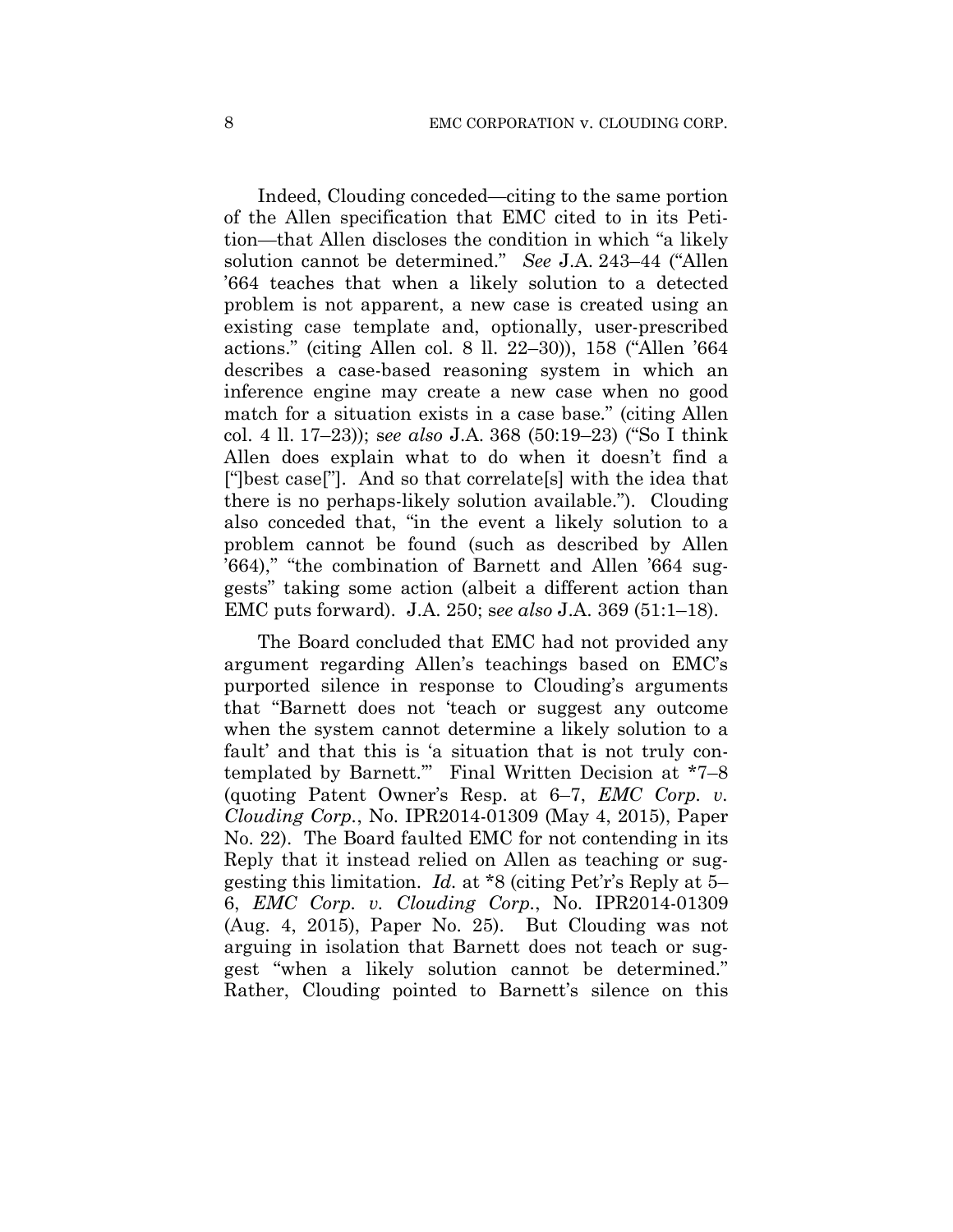limitation in support of its only argument against obviousness, which is that "the proposed combination of Barnett and Allen '664 would not yield a solution that involves *saving the state of a computer system* as required by claim 6." J.A. 245 (emphasis added). In fact, Clouding itself conceded, later in the same section of its Response, that "a person of ordinary skill in the art would, . . . when contemplating the teachings of Barnett and Allen '664, follow the directions of Allen '664," J.A. 246, and "[f]ollowing the teachings of Allen '664, . . . would adopt the strategy proposed by Allen '664 *when it comes to dealing with problems for which no likely solution exists in its case base*." J.A. 247 (emphasis added). Accordingly, Clouding's Response only argued that the strategy Allen proposes does not entail *saving the state of a computer system*, as the second half of step 5 of claim 6 requires.<sup>1</sup> *Id.*

Because EMC had already made these arguments in its Petition and Clouding did not dispute them, we disagree with the Board that EMC was required to explicitly argue in its Reply to the Board that it was relying on Allen to teach or suggest "when a likely solution [to a problem in the computer system] cannot be determined." Even so, EMC *did* provide support in its Reply for its reliance on Allen, in combination with Barnett, as teach-

<u>.</u>

<sup>1</sup> Clouding also stated during oral argument before this court that the only limitation missing from the combination of Barnett and Allen is "saving a state of the computer system." Oral Argument 14:47–15:01, *available at* http://oralarguments.cafc.uscourts.gov/mp3/2016- 1999.mp3 (THE COURT: "You admit that you can combine the references. What's missing when you combine references as to step 5?" CLOUDING: "There is nothing that suggests saving the state of a computer system in that combination.").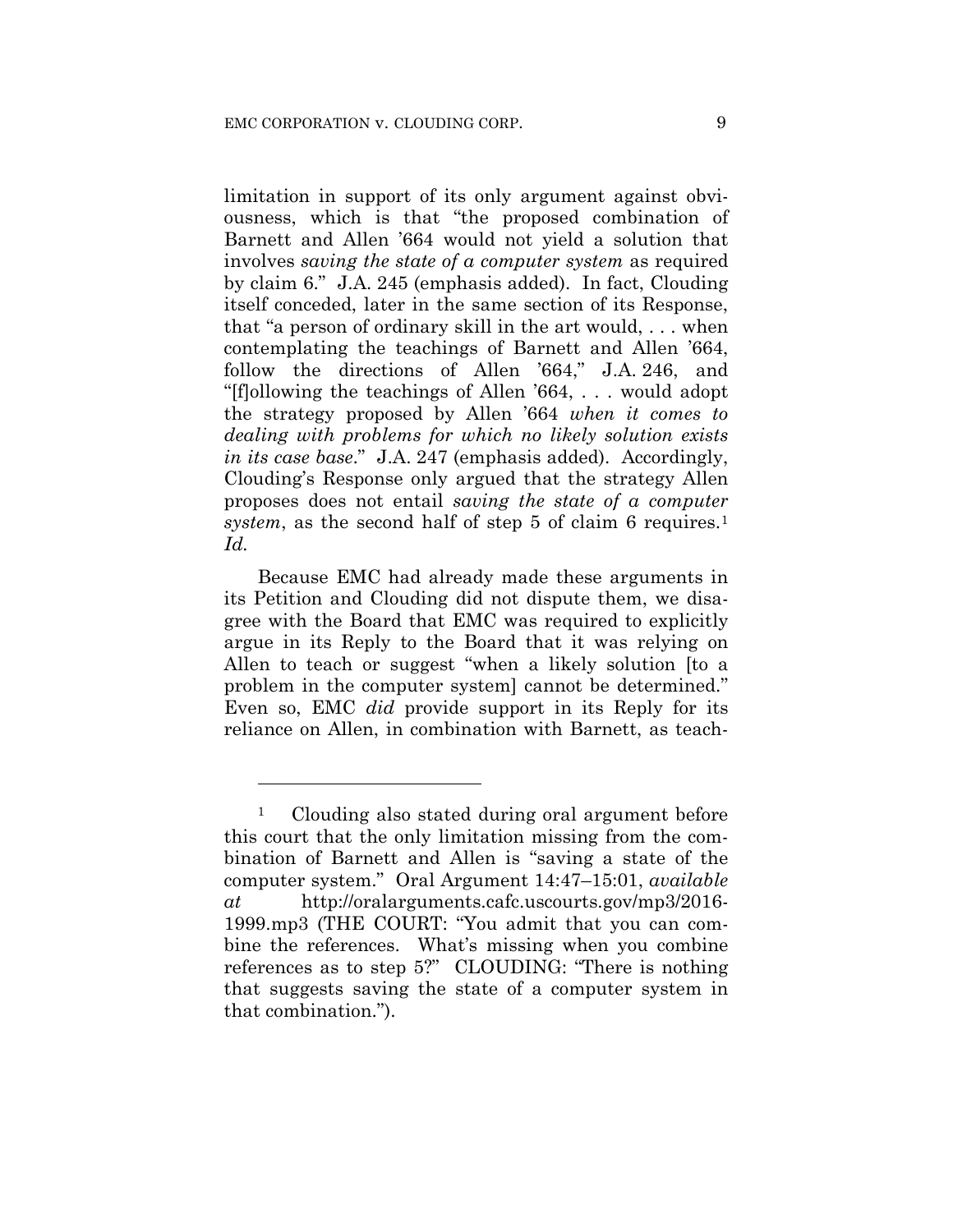ing or suggesting this limitation. For example, in its related discussion of "saving a state," EMC argued that "one of ordinary skill in the art would understand that when the 'customer problem' of Allen '664 is a faulty computer system, the attributes of the 'attribute-value pair data from the case template' [i.e. the 'facts about the problem'] are gleaned from Barnett's computer system and describe the state of the computer system." J.A. 278.

In sum, while we appreciate what may have led the Board to conclude as it did, given EMC's arguments and the nature of Clouding's arguments and concessions, we conclude that the Board erred in finding that EMC did not argue that Allen teaches or suggests "when a likely solution [to a problem in a computer system] cannot be determined."

B

The Board also erred when it concluded that EMC withdrew any reliance on Allen for teaching the claimed, "when a likely solution [to a problem in the computer system] cannot be determined."

The Board cites to a number of instances during the Oral Hearing where EMC "concede[d] that Allen '664 'does not specifically say anything about solving a computer problem in the terms of diagnosing a computer system or a computer error in the way that Barnett teaches.'" Final Written Decision \*8 (quoting Oral Hearing Tr. 21:15–18); *see also id.* at \*8–9 (citing Oral Hearing Tr. 26:3–6, 27:9–11, 27:16–20, 38:19–22, 72:21–25). We agree with the Board that EMC conceded this specific point; however, EMC's concession was a narrow one. EMC merely conceded that Allen is silent as to whether the "likely solution" in Allen is specifically "to a problem in the computer system." From this concession, it does not follow, however, that EMC withdrew its reliance on Allen altogether, alone or in combination with Barnett, for teaching this claim limitation.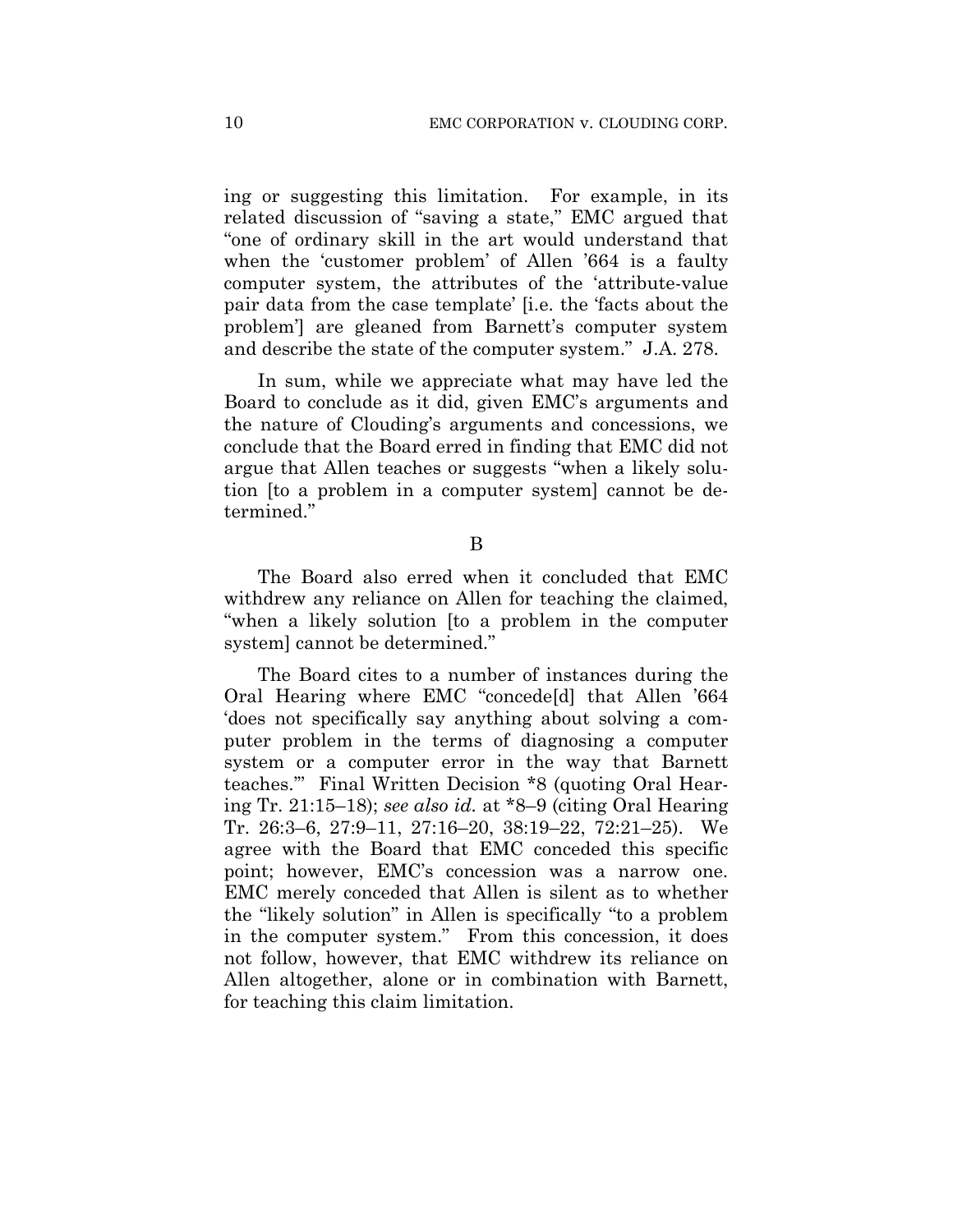For example, as evidence of EMC's concession, the Board cited to the following response:

[EMC]: Sure. Allen itself does not describe using the AI engine to detect or respond to a problem in the computer system itself. The example Allen gives -- the specific example is one of kind of coming up with insurance rates or insurance quotes.

J.A. 331 (13:15–20); s*ee also* Final Written Decision at \*8 (citing Oral Hearing Tr. 13:15–17, 13:19–20). The remainder of EMC's response, however, clarified that EMC was relying on the combined teachings of Allen and Barnett. EMC continued its response as follows:

But [Allen']s solution, using an AI engine in conjunction with a rules-based engine, is broadly applicable to multiple types of problems. And what Barnett teaches is specifically using a rules-based engine to detect and monitor problems in a computer system. So the combination of Barnett and Allen together give you -- using a AI engine in conjunction with a rules-based engine to detect and monitor and and [sic] repair problems in the computer system.

J.A. 331–32 (13:20–14:4). Moreover, other statements by EMC clarified that the combination of Allen and Barnett teaches step 5 of claim 6. *See, e.g.*, J.A. 343–344 (25:7– 26:3) ("But the answer is we are relying on the combination of Barnett and Allen together."), 345 (27:21–24) ("Allen is not limited to how its system is being used. But in combination with Barnett, it would be used to solve a - it is a method for managing faulty [computer system]").

EMC also explained its arguments for a final time at the close of the proceedings. For example, EMC stated: "in Figure 3-A and 3-B of the Allen patent where you can see the problem[,] which in the context of Allen -- I kn[o]w[,] Judge Lee[,] is not limited [to] a computer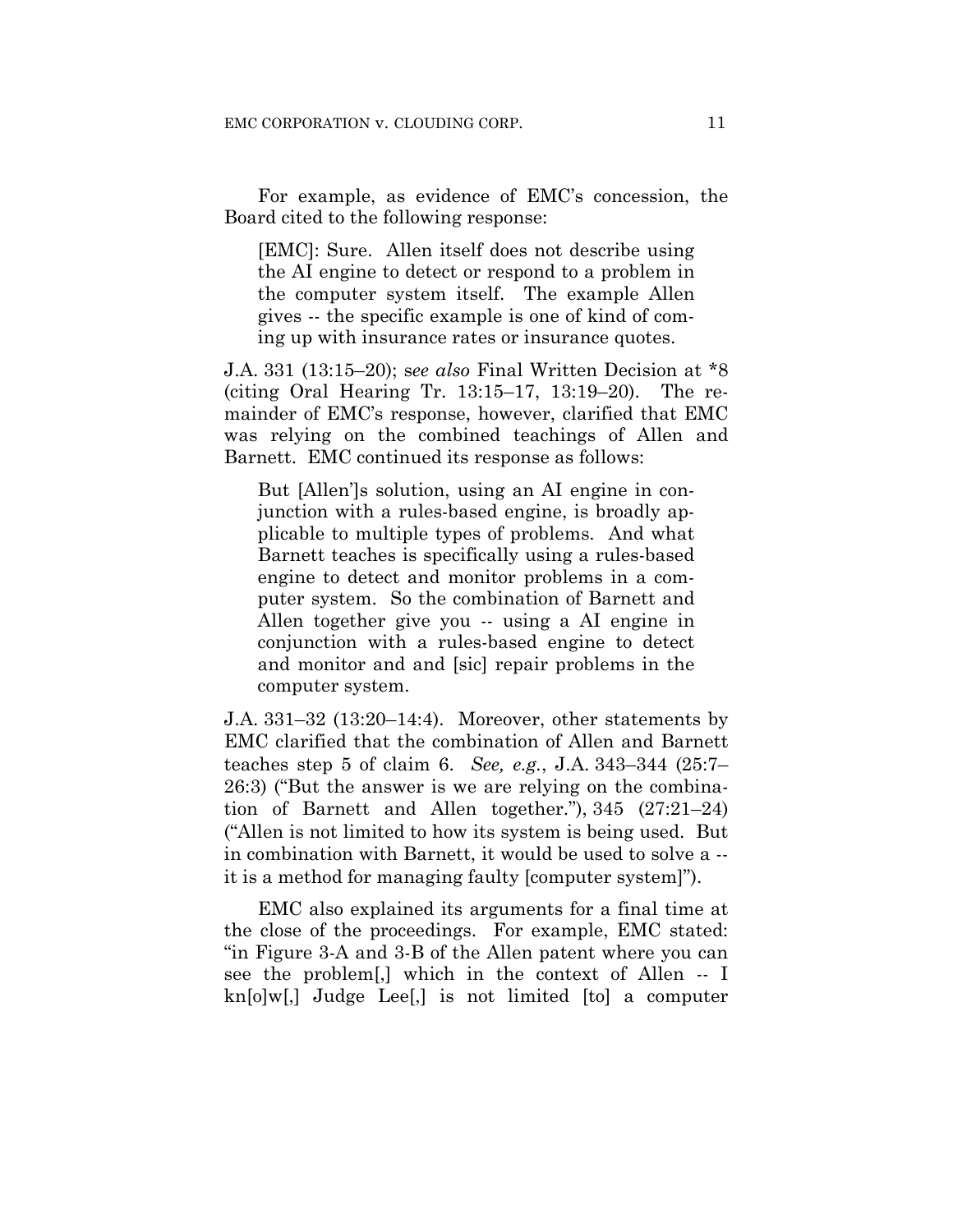problem like the '839, but when combined with Barnett would be diagnosing a computer failure." Oral Hearing Tr. 69:25–70:5. EMC restated its argument with respect to the full step 5 limitation as follows:

that is disclosed in Allen where it shows the problem, information about the problem is being put into the problem template in the attributes value pair; and that that problem template, including that attribute value pair, is being saved *if there's not a best match, there's not a likely solution that's identified*. So the combination of Allen and Barnett, when you apply Allen to diagnosing and treating a faulty computer system, *you've got a computer problem*. You've got an attribute value pair which is the state of the computer system. It's information reflecting that computer problem. It's stored in the problem template, and Allen teaches that problem template is solved if there's no best match, if there's no case that has an action to be described to address that, that problem.

#### *Id.* at 71:3–19 (emphases added).

Accordingly, while we agree with the Board that EMC conceded that Allen is silent as to whether the "likely solution" is "to a problem in the computer system," EMC did not withdraw its reliance on Allen. EMC clearly relied on Allen for teaching the condition in which "a likely solution cannot be determined," and it clearly relied on Allen in combination with Barnett for teaching that the "likely solution" is "to a problem in the computer system."

### III

Clouding admitted that there would have been motivation to combine Barnett and Allen and Clouding's only argument to the Board in support of nonobviousness was that EMC's proposed combination of Barnett and Allen